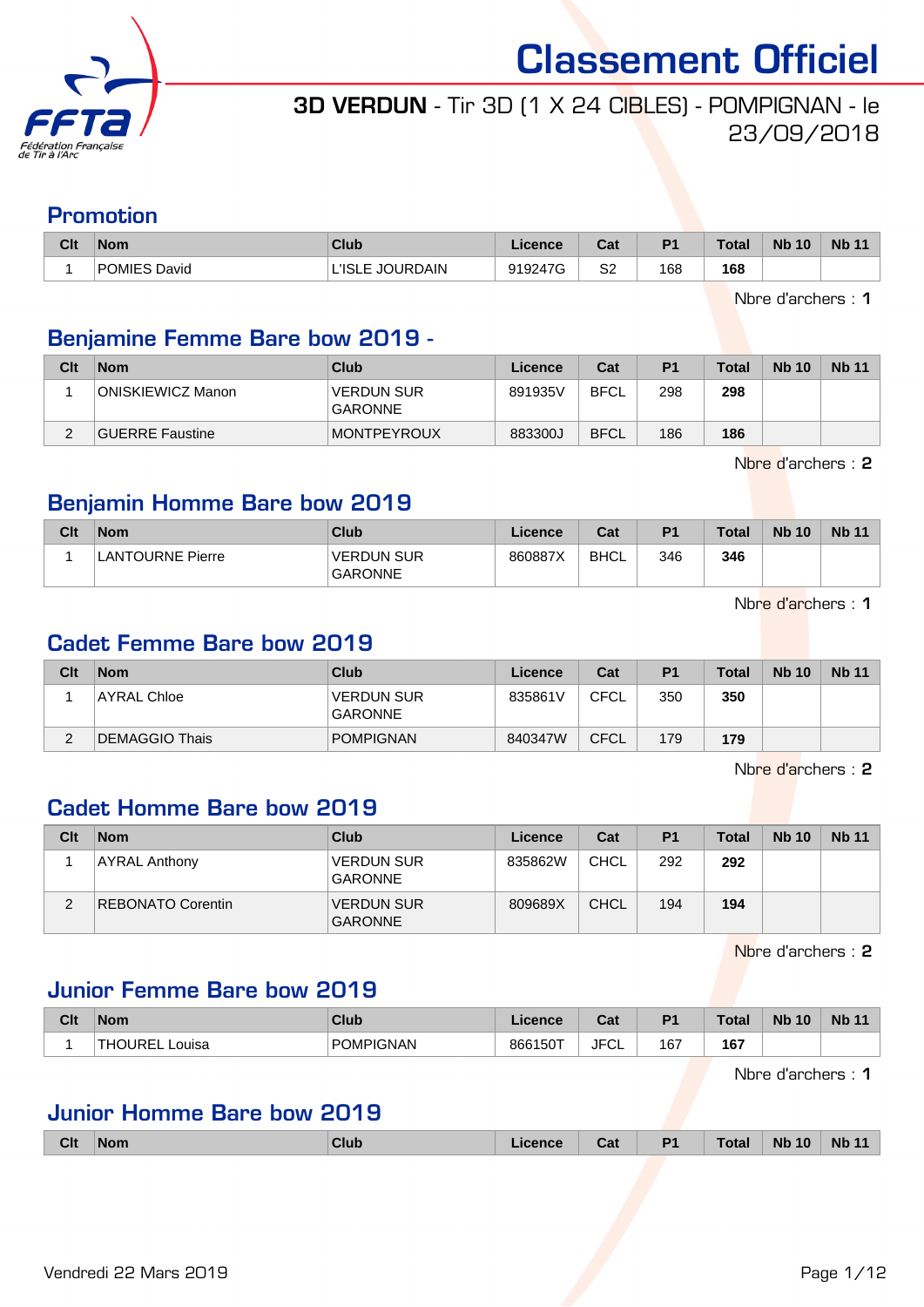

## 3D VERDUN - Tir 3D (1 X 24 CIBLES) - POMPIGNAN - le 23/09/2018

#### Junior Homme Bare bow 2019 (Suite)

| Clt | $\mathsf{Nom}$ | Club                                | Licence | Cat         | P <sub>1</sub> | <b>Total</b> | <b>Nb 10</b> | <b>Nb 11</b> |
|-----|----------------|-------------------------------------|---------|-------------|----------------|--------------|--------------|--------------|
|     | DRUELLE Julien | <b>VERDUN SUR</b><br><b>GARONNE</b> | 787946N | <b>JHCL</b> | 147            | 147          |              |              |

Nbre d'archers : 1

#### Senior 1 Femme Bare bow 2019

| Clt | <b>Nom</b>            | Club       | icence  | ่∩ำง<br>uai         | D <sub>1</sub> | <b>Total</b> | <b>Nb 10</b> | <b>Nb</b> |
|-----|-----------------------|------------|---------|---------------------|----------------|--------------|--------------|-----------|
|     | .<br>AUER<br>Amandine | CHICNIALIV | 365828P | 0.4501<br>ືບ∟<br>◡喉 | 353            | 353          |              |           |

Nbre d'archers : 1

#### Senior 1 Homme Bare bow 2019

| Clt | <b>Nom</b>       | Club             | Licence | Cat                | P <sub>1</sub> | <b>Total</b> | <b>Nb 10</b> | <b>Nb 11</b> |
|-----|------------------|------------------|---------|--------------------|----------------|--------------|--------------|--------------|
|     | ONISKIEWICZ Yoan | <b>POMPIGNAN</b> | 935339Y | S <sub>1</sub> HCL | 314            | 314          |              |              |
| ◠   | ARNAUD Johnny    | ALBI HANDIMUT    | 728101P | S <sub>1</sub> HCL | 296            | 296          |              |              |

Nbre d'archers : 2

#### Senior 2 Femme Bare bow 2019

| Clt | <b>Nom</b>          | Club             | Licence | Cat                | P <sub>1</sub> | <b>Total</b> | <b>Nb 10</b> | <b>Nb 11</b> |
|-----|---------------------|------------------|---------|--------------------|----------------|--------------|--------------|--------------|
|     | HEMON Sylvie        | <b>LEGUEVIN</b>  | 710549L | S <sub>2</sub> FCL | 333            | 333          |              |              |
| 2   | FRENET Nanou        | <b>SEMEAC</b>    | 712881W | S <sub>2</sub> FCL | 322            | 322          |              |              |
| 3   | AYRAL Corinne       | <b>POMPIGNAN</b> | 876563L | S <sub>2</sub> FCL | 278            | 278          |              |              |
| 4   | <b>FENIE France</b> | <b>MONTAUBAN</b> | 937801Z | S <sub>2</sub> FCL | 276            | 276          |              |              |

Nbre d'archers : 4

#### Senior 2 Homme Bare bow 2019

| Clt | <b>Nom</b>             | Club             | Licence | Cat                | P <sub>1</sub> | <b>Total</b> | <b>Nb 10</b> | <b>Nb 11</b> |
|-----|------------------------|------------------|---------|--------------------|----------------|--------------|--------------|--------------|
|     | DEDIEU Henri           | <b>CUGNAUX</b>   | 845281J | S <sub>2</sub> HCL | 368            | 368          |              |              |
| 2   | <b>FENIE Pierre</b>    | <b>MONTAUBAN</b> | 781617J | S <sub>2</sub> HCL | 353            | 353          |              |              |
| 3   | MARCHAND Eric          | <b>SEMEAC</b>    | 729619P | S <sub>2</sub> HCL | 344            | 344          |              |              |
| 4   | <b>DELPECH Thierry</b> | ALBI HANDIMUT    | 838487Z | S <sub>2</sub> HCL | 249            | 249          |              |              |

Nbre d'archers : 4

## Senior 3 Femme Bare Bow 2019

| Clt | <b>Nom</b>       | Club                                | Licence | Cat   | P <sub>1</sub> | <b>Total</b> | <b>Nb 10</b> | <b>Nb 11</b> |
|-----|------------------|-------------------------------------|---------|-------|----------------|--------------|--------------|--------------|
|     | 'THIESE Isabelle | <b>VERDUN SUR</b><br><b>GARONNE</b> | 785803J | S3FCL | 176            | 176          |              |              |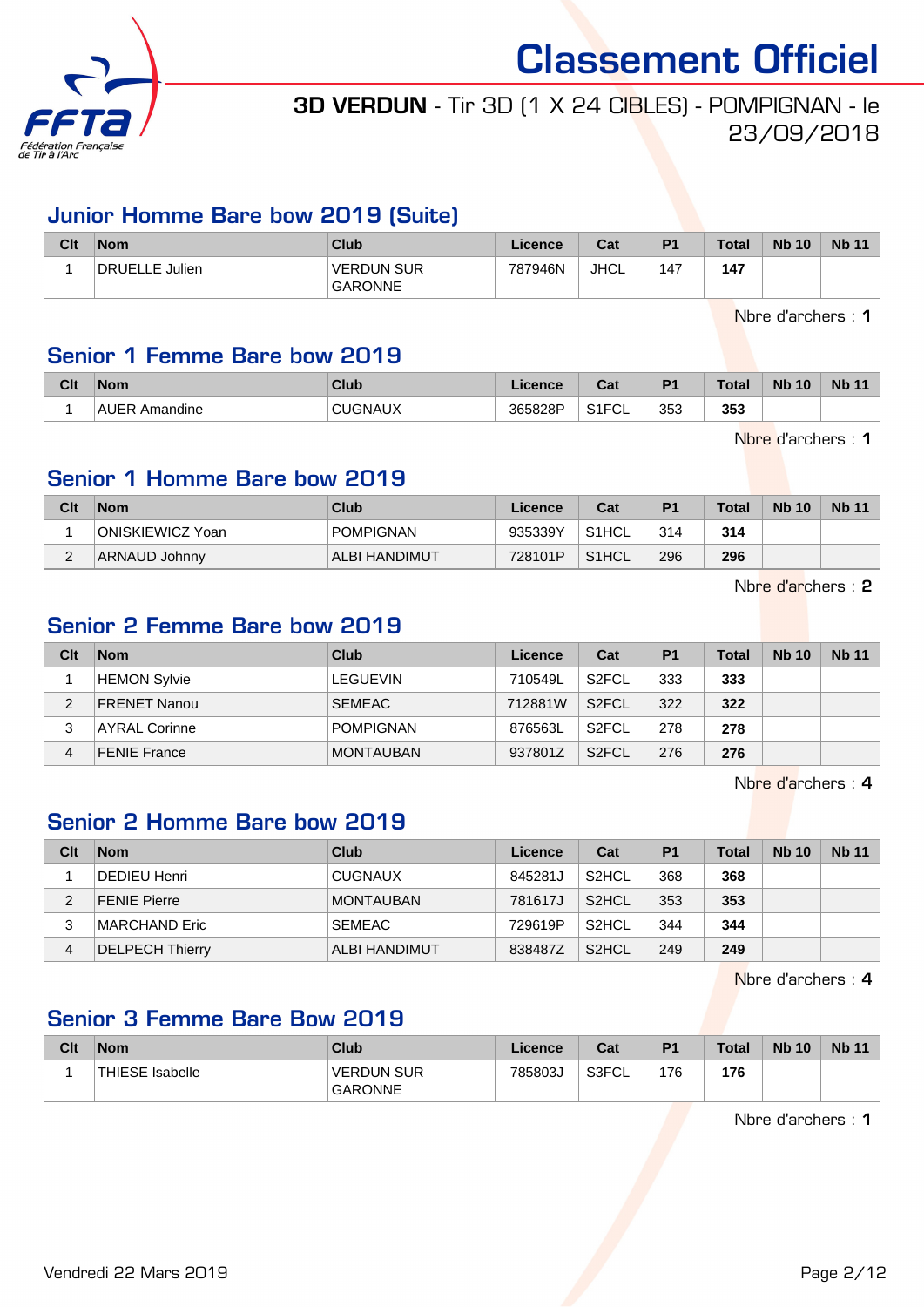

## 3D VERDUN - Tir 3D (1 X 24 CIBLES) - POMPIGNAN - le 23/09/2018

#### Senior 3 Homme Bare Bow 2019

| Clt | Nom         | Club                                | Licence | Cat   | <b>P1</b> | <b>Total</b> | <b>Nb 10</b> | <b>Nb 11</b> |
|-----|-------------|-------------------------------------|---------|-------|-----------|--------------|--------------|--------------|
|     | AUBILA Yves | <b>VERDUN SUR</b><br><b>GARONNE</b> | 309254W | S3HCL | 251       | 251          |              |              |

Nbre d'archers : 1

#### Senior 1 Homme Arc à poulies nu 2019

| Clt | <b>Nom</b>                | Club             | Licence          | <b>Dol</b><br>uai | P <sub>1</sub> | <b>Total</b>  | <b>N<sub>b</sub></b><br>10 | <b>Nb</b> |
|-----|---------------------------|------------------|------------------|-------------------|----------------|---------------|----------------------------|-----------|
|     | <b>RENARD T</b><br>l ommy | <b>POMPIGNAN</b> | 7150237<br>ിയമാമ | S1HCO             | 264<br>$\sim$  | 264<br>$\sim$ |                            |           |

Nbre d'archers : 1

### Senior 2 Femme Arc à poulies nu 2019

| Clt | <b>Nom</b>        | Club                  | Licence | $\sim$<br>uai           | P <sub>1</sub> | <b>Total</b> | <b>Nb 10</b> | Nb <sub>11</sub> |
|-----|-------------------|-----------------------|---------|-------------------------|----------------|--------------|--------------|------------------|
|     | 'CUYAUBERE Sylvie | <b>VIC EN BIGORRE</b> | 640888T | S <sub>2</sub> FCO<br>w | 316            | 316          |              |                  |

Nbre d'archers : 1

#### Senior 2 Homme Arc à poulies nu 2019

| Clt | <b>Nom</b>        | Club                                | Licence | Cat                | P <sub>1</sub> | <b>Total</b> | <b>Nb 10</b> | <b>Nb 11</b> |
|-----|-------------------|-------------------------------------|---------|--------------------|----------------|--------------|--------------|--------------|
|     | REBONATO Jean-Luc | <b>VERDUN SUR</b><br><b>GARONNE</b> | 710240A | S <sub>2</sub> HCO | 300            | 300          |              |              |

Nbre d'archers : 1

## Senior 3 Homme Arc à Poulies nu 2019

| Clt | <b>Nom</b>               | Club              | Licence | Cat   | P <sub>1</sub> | Total | <b>Nb 10</b> | <b>Nb 11</b> |
|-----|--------------------------|-------------------|---------|-------|----------------|-------|--------------|--------------|
|     | DABADIE Gerard           | VIC EN BIGORRE    | 435575B | S3HCO | 407            | 407   |              |              |
| 2   | <b>FORTASSIN Patrick</b> | <b>MONTAUBAN</b>  | 355930F | S3HCO | 335            | 335   |              |              |
| 3   | <b>ZAGO Louis</b>        | <b>POMPIGNAN</b>  | 880170G | S3HCO | 332            | 332   |              |              |
| 4   | <b>MIQUEL Bernard</b>    | <b>AUCAMVILLE</b> | 282517J | S3HCO | 220            | 220   |              |              |
| 5   | <b>BARBARA Yves</b>      | AUCAMVILLE        | 919365K | S3HCO | 216            | 216   |              |              |

Nbre d'archers : 5

### Senior 1 Homme Arc Droit 2019

| Clt | <b>Nom</b>       | Club             | .icence | ົີີ່<br>⊍a.        | D <sub>1</sub>      | <b>Total</b> | <b>N<sub>b</sub></b><br>10 | <b>Nb 11</b> |
|-----|------------------|------------------|---------|--------------------|---------------------|--------------|----------------------------|--------------|
|     | AUZERAL<br>Kevin | <b>POMPIGNAN</b> | 681588G | S <sub>1</sub> HAD | $\rightarrow$<br>17 | ---          |                            |              |

Nbre d'archers : 1

#### Senior 2 Femme Arc Droit 2019

| <b>Clt</b> | <b>Nom</b> | <b>Club</b> | Cat | <b>P1</b><br>- - | <b>Total</b> | <b>Nb</b><br>10 | <b>Nb</b> |
|------------|------------|-------------|-----|------------------|--------------|-----------------|-----------|
|            |            |             |     |                  |              |                 |           |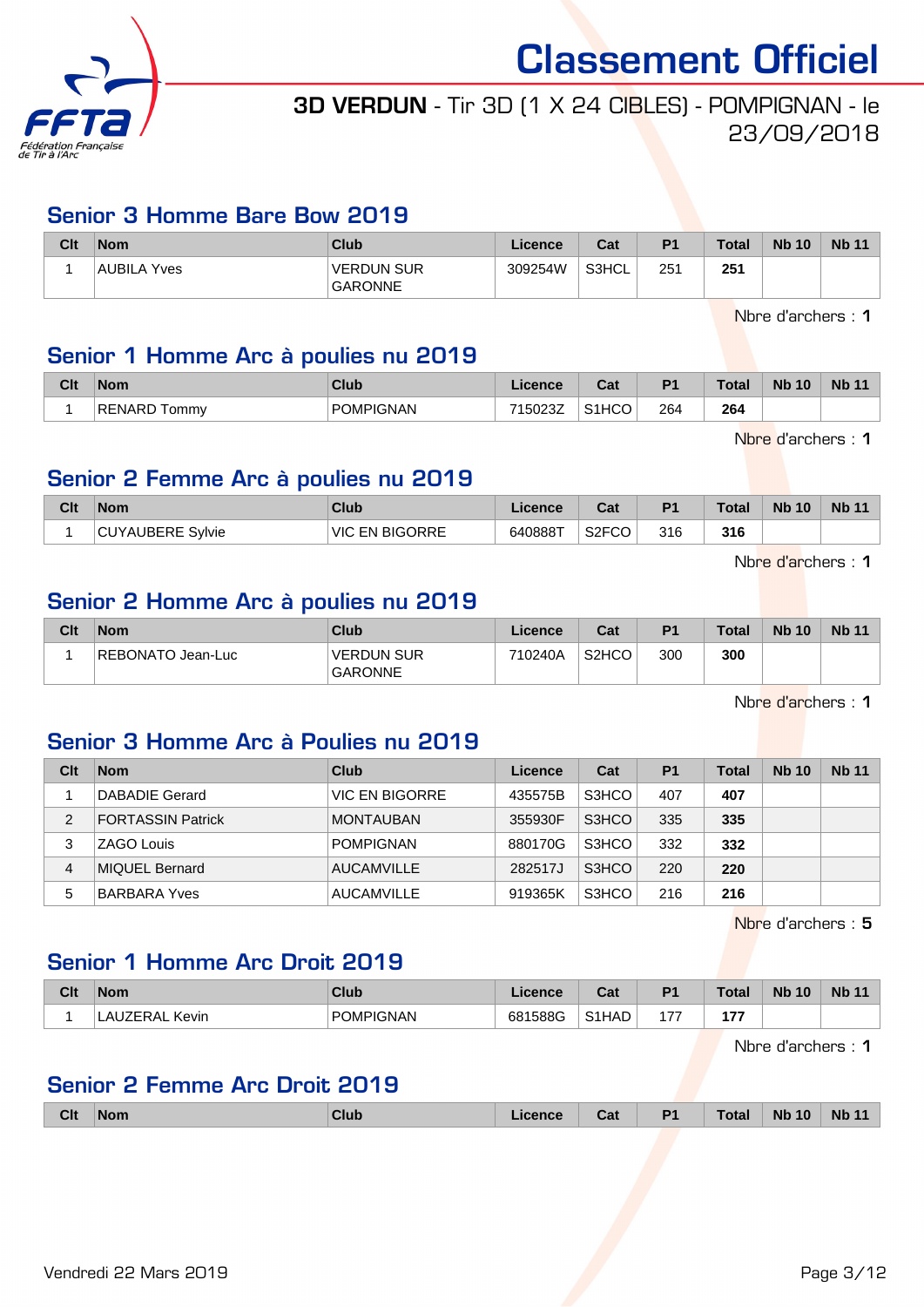

## 3D VERDUN - Tir 3D (1 X 24 CIBLES) - POMPIGNAN - le 23/09/2018

### Senior 2 Femme Arc Droit 2019 (Suite)

| Clt | <b>Nom</b>                | Club                                | Licence | Cat                | P <sub>1</sub> | <b>Total</b> | <b>Nb 10</b> | <b>Nb 11</b> |
|-----|---------------------------|-------------------------------------|---------|--------------------|----------------|--------------|--------------|--------------|
|     | <b>BAUMERT Morgane</b>    | <b>VERDUN SUR</b><br><b>GARONNE</b> | 898238W | S <sub>2</sub> FAD | 257            | 257          |              |              |
| 2   | <b>GERMAIN Nathalie</b>   | L'ISLE JOURDAIN                     | 844022R | S <sub>2</sub> FAD | 229            | 229          |              |              |
| 3   | <b>BARCONNIERE Lucile</b> | <b>GOURDON</b>                      | 671843P | S <sub>2</sub> FAD | 205            | 205          |              |              |
| 4   | <b>AGNERAY Francoise</b>  | <b>MONTAUBAN</b>                    | 276306H | S <sub>2</sub> FAD | 192            | 192          |              |              |
| 5   | NOGUEIRA Bernadette       | <b>BORDES ASCT</b>                  | 361977D | S <sub>2</sub> FAD | 157            | 157          |              |              |

Nbre d'archers : 5

## Senior 2 Homme Arc Droit 2019

| Clt | <b>Nom</b>               | Club               | Licence | Cat                | P <sub>1</sub> | Total | <b>Nb 10</b> | <b>Nb 11</b> |
|-----|--------------------------|--------------------|---------|--------------------|----------------|-------|--------------|--------------|
|     | <b>GUERRE Claude</b>     | <b>MONTPEYROUX</b> | 882266K | S2HAD              | 331            | 331   |              |              |
| 2   | <b>THIEBEAU Olivier</b>  | <b>GOURDON</b>     | 859798N | S <sub>2</sub> HAD | 309            | 309   |              |              |
| 3   | MARCHESIN Pascal         | <b>AUCAMVILLE</b>  | 862913Z | S <sub>2</sub> HAD | 286            | 286   |              |              |
| 4   | LACAZE Jean-Luc          | <b>CUGNAUX</b>     | 891709Z | S3HAD              | 233            | 233   |              |              |
| 5   | <b>GERMAIN Thierry</b>   | L'ISLE JOURDAIN    | 842792D | S <sub>2</sub> HAD | 218            | 218   |              |              |
| 6   | <b>DUCASSE Alexandre</b> | <b>FRONTON</b>     | 733076X | S <sub>2</sub> HAD | 158            | 158   |              |              |

Nbre d'archers : 6

#### Senior 3 Homme Arc Droit 2019

| Clt | <b>Nom</b>           | Club                                | Licence | Cat   | P <sub>1</sub> | Total | <b>Nb 10</b> | <b>Nb 11</b> |
|-----|----------------------|-------------------------------------|---------|-------|----------------|-------|--------------|--------------|
|     | CHIEZE J Marc        | <b>GRAMAT</b>                       | 357854X | S3HAD | 310            | 310   |              |              |
| 2   | <b>CLERC Denis</b>   | <b>LEGUEVIN</b>                     | 771974C | S3HAD | 281            | 281   |              |              |
| 3   | <b>AYRAL Patrice</b> | <b>VERDUN SUR</b><br><b>GARONNE</b> | 714900R | S3HAD | 218            | 218   |              |              |
| 4   | <b>BRIEZ Yves</b>    | <b>BRESSOLS</b>                     | 095586Y | S3HAD | 135            | 135   |              |              |

Nbre d'archers : 4

## Cadet Femme Arc Libre 2019

| Clt | <b>Nom</b>      | Club                          | Licence | Cat  | P <sub>1</sub> | <b>Total</b> | <b>Nb 10</b> | <b>Nb 11</b> |
|-----|-----------------|-------------------------------|---------|------|----------------|--------------|--------------|--------------|
|     | GUERRE Mathilde | ⊺VERDUN SUR<br><b>GARONNE</b> | 879576L | CFTI | 444            | 444          |              |              |

Nbre d'archers : 1

## Junior Homme Arc Libre 2019

| <b>Clt</b> | <b>Nom</b>               | <b>Club</b>     | Licence | <b>Cost</b><br>ual | D <sub>1</sub> | <b>Total</b> | <b>N<sub>b</sub></b><br>10 | <b>Nb</b> |
|------------|--------------------------|-----------------|---------|--------------------|----------------|--------------|----------------------------|-----------|
|            | <b>FERRAO</b><br>Mathieu | <b>GRAULHET</b> | 811800S | <b>JHTL</b>        | 455            | 455          |                            |           |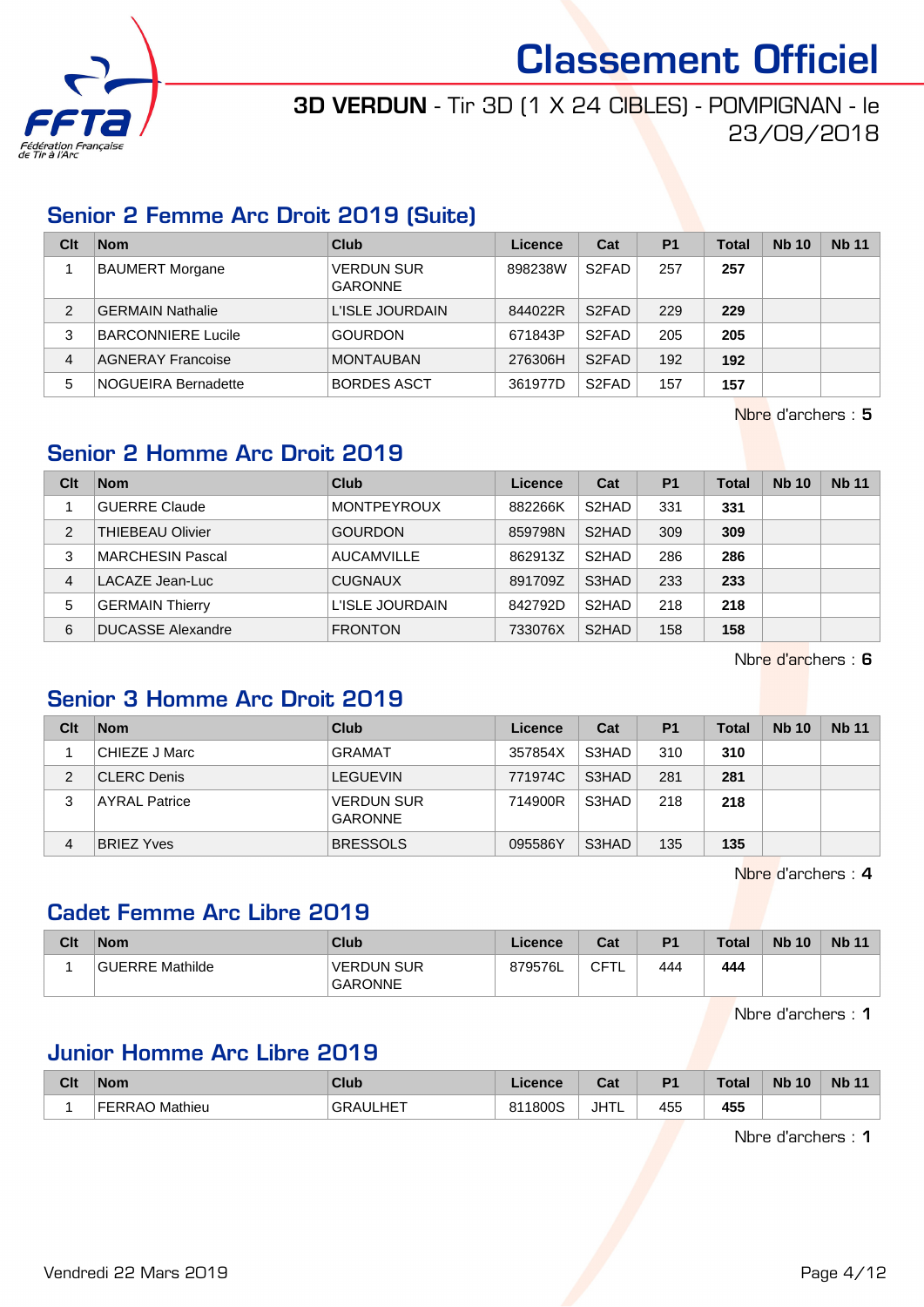

## 3D VERDUN - Tir 3D (1 X 24 CIBLES) - POMPIGNAN - le 23/09/2018

## Senior 1 Femme Arc Libre 2019

| Clt | <b>Nom</b>               | <b>Club</b> | .icence | r.,<br>val    | P <sub>1</sub> | <b>Total</b> | <b>Nb 10</b> | <b>Nb 11</b> |
|-----|--------------------------|-------------|---------|---------------|----------------|--------------|--------------|--------------|
|     | Mariorie<br>.EMANE<br>AL | CUGNAUX     | 738374F | 0.07<br>، ، ب | 458            | 458          |              |              |

Nbre d'archers : 1

## Senior 1 Homme Arc Libre 2019

| Clt            | <b>Nom</b>               | Club                                | Licence | Cat                | P <sub>1</sub> | Total | <b>Nb 10</b> | <b>Nb 11</b> |
|----------------|--------------------------|-------------------------------------|---------|--------------------|----------------|-------|--------------|--------------|
|                | <b>GATTI Bertrand</b>    | <b>VERDUN SUR</b><br><b>GARONNE</b> | 857740B | S <sub>1</sub> HTL | 465            | 465   |              |              |
| $\overline{2}$ | <b>ANDREYITCH Thomas</b> | CASTELNAUDARY                       | 411479K | S <sub>1</sub> HTL | 463            | 463   |              |              |
|                | <b>FISCHER Marc</b>      | <b>L'UNION</b>                      | 363980F | S <sub>1</sub> HTL | 425            | 425   |              |              |
| 4              | <b>FAURE</b> Julien      | <b>LEGUEVIN</b>                     | 725134P | S <sub>1</sub> HTL | 408            | 408   |              |              |

Nbre d'archers : 4

#### Senior 2 Femme Arc Libre 2019

| Clt | <b>Nom</b>             | Club                                | Licence | Cat                | P <sub>1</sub> | <b>Total</b> | <b>Nb 10</b> | <b>Nb 11</b> |
|-----|------------------------|-------------------------------------|---------|--------------------|----------------|--------------|--------------|--------------|
|     | <b>FAYOL Veronique</b> | <b>VERDUN SUR</b><br><b>GARONNE</b> | 673938S | S2FTL              | 377            | 377          |              |              |
|     | <b>GUERRE Christel</b> | <b>POMPIGNAN</b>                    | 883299H | S <sub>2</sub> FTL | 374            | 374          |              |              |
| 3   | GUIMBAL Solange        | <b>DAMAZAN</b>                      | 937117F | S <sub>2</sub> FTL | 372            | 372          |              |              |

Nbre d'archers : 3

## Senior 2 Homme Arc Libre 2019

| Clt | <b>Nom</b>               | <b>Club</b>         | Licence | Cat                | P <sub>1</sub> | <b>Total</b> | <b>Nb 10</b> | <b>Nb 11</b> |
|-----|--------------------------|---------------------|---------|--------------------|----------------|--------------|--------------|--------------|
|     | <b>LASPERCHES Arnaud</b> | <b>TARBES</b>       | 312484G | S <sub>2</sub> HTL | 482            | 482          |              |              |
|     | CALDUK Benoit            | <b>GRAULHET</b>     | 829703B | S <sub>2</sub> HTL | 480            | 480          |              |              |
|     | LE GOFF Laurent          | <b>TOULOUSE TAC</b> | 063739G | S <sub>2</sub> HTL | 456            | 456          |              |              |
| 4   | <b>ALLEMANE Thierry</b>  | <b>DAMAZAN</b>      | 621092A | S <sub>2</sub> HTL | 438            | 438          |              |              |

Nbre d'archers : 4

## Senior 3 Homme Arc Libre 2019

| Clt | <b>Nom</b>              | Club                 | Licence | Cat   | P <sub>1</sub> | Total | <b>Nb 10</b> | <b>Nb 11</b> |
|-----|-------------------------|----------------------|---------|-------|----------------|-------|--------------|--------------|
|     | <b>GUIMBAL Gilles</b>   | DAMAZAN              | 742578A | S3HTL | 455            | 455   |              |              |
| 2   | <b>SCHILLACI Claude</b> | <b>MONTGISCARD</b>   | 232624C | S3HTL | 432            | 432   |              |              |
| 3   | <b>DALBES Regis</b>     | <b>TOURNEFEUILLE</b> | 042995J | S3HTL | 425            | 425   |              |              |
| 4   | <b>ZAHONERO Michel</b>  | <b>CUGNAUX</b>       | 015819V | S3HTL | 416            | 416   |              |              |
| 5   | CAPO Jean-Marc          | <b>ALBI</b>          | 340829S | S3HTL | 400            | 400   |              |              |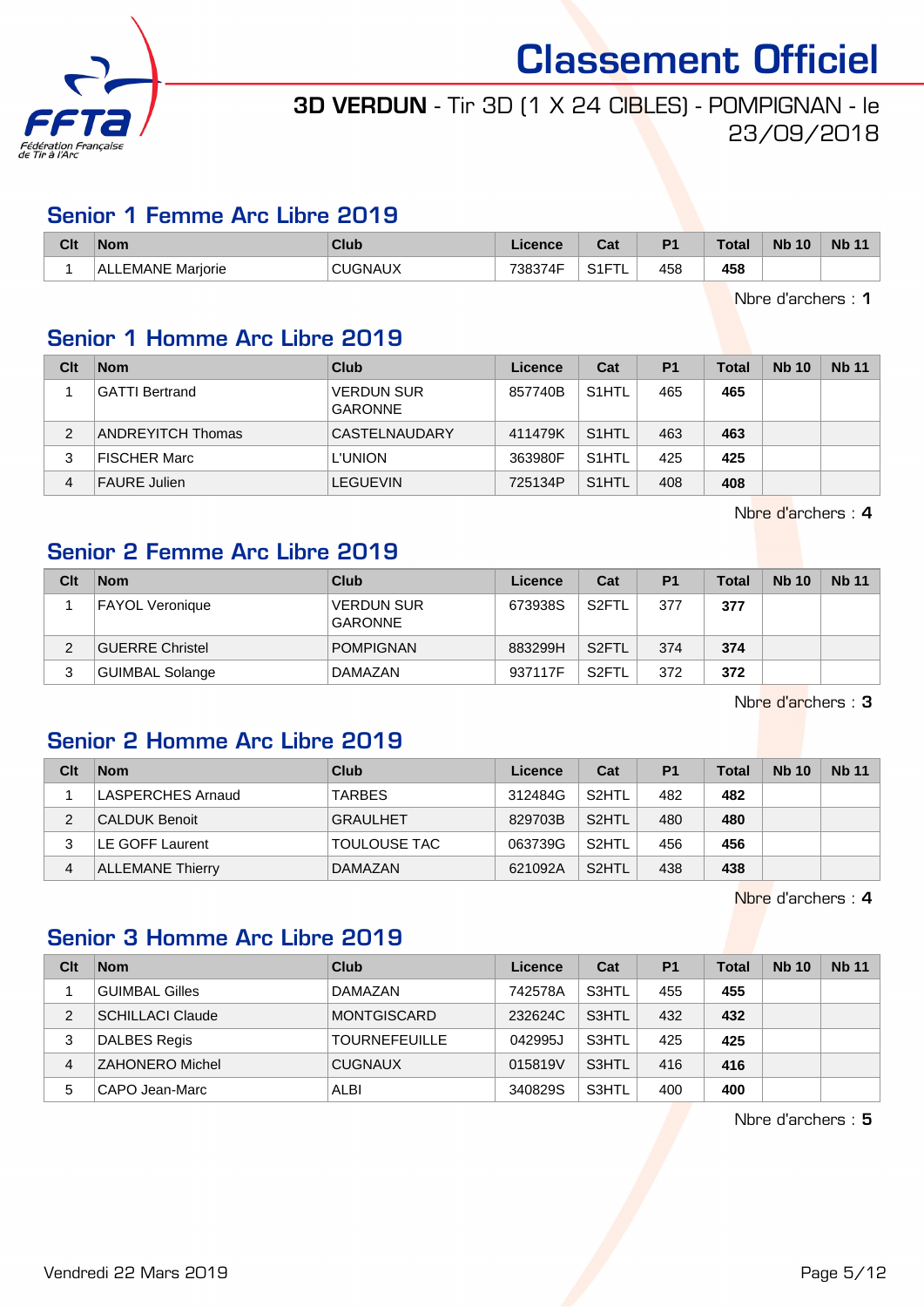

## 3D VERDUN - Tir 3D (1 X 24 CIBLES) - POMPIGNAN - le 23/09/2018

#### Junior Femme Arc Chasse 2019

| Clt | <b>Nom</b>                  | Club             | <b>Ticence</b> | r.<br>⊍a⊧  | D <sub>4</sub> | Total      | <b>N<sub>b</sub></b><br>10 | <b>N<sub>b</sub></b> |
|-----|-----------------------------|------------------|----------------|------------|----------------|------------|----------------------------|----------------------|
|     | Alicia<br>ΒA<br>▫<br>`UMER. | <b>POMPIGNAN</b> | 933135C<br>າວວ | 'FAC<br>J⊩ | ר ה<br>222     | າາາ<br>LLL |                            |                      |

Nbre d'archers : 1

#### Senior 1 Femme Arc Chasse 2019

| Clt | <b>Nom</b>                       | Club                  | ≎ence   | ◠∼<br>ual          | D.  | Total | <b>N</b><br>10 | <b>Nb 11</b> |
|-----|----------------------------------|-----------------------|---------|--------------------|-----|-------|----------------|--------------|
|     | <b>DIEDCE</b><br>Charlotte<br>◝◡ | MC<br>CARD<br>ONTGISC | 894480L | S <sub>1</sub> FAC | 289 | 289   |                |              |

Nbre d'archers : 1

## Senior 1 Homme Arc Chasse 2019

| Clt | <b>Nom</b>  | <b>Club</b> | icence       | $R_{\rm eff}$<br>uai           | D <sub>1</sub> | Total         | <b>Nb</b><br>10 | <b>Nb 11</b> |
|-----|-------------|-------------|--------------|--------------------------------|----------------|---------------|-----------------|--------------|
|     | SARD Damien | /IN         | 1G<br>875961 | 0.41<br>$\sqrt{2}$<br>AAC<br>ີ | 254<br>$\sim$  | 254<br>$\sim$ |                 |              |

Nbre d'archers : 1

## Senior 2 Femme Arc Chasse 2019

| Clt | <b>Nom</b>            | Club                                | Licence | Cat                | P <sub>1</sub> | <b>Total</b> | <b>Nb 10</b> | <b>Nb 11</b> |
|-----|-----------------------|-------------------------------------|---------|--------------------|----------------|--------------|--------------|--------------|
|     | <b>PUECH Marjorie</b> | <b>VERDUN SUR</b><br><b>GARONNE</b> | 456474T | S2FAC              | 326            | 326          |              |              |
| ◠   | BEDU-LAFFITE Celine   | SOUMOULOU                           | 851351G | S <sub>2</sub> FAC | 233            | 233          |              |              |
|     | PETER-AYRAL Marlene   | <b>CUGNAUX</b>                      | 761423J | S <sub>2</sub> FAC | 183            | 183          |              |              |

Nbre d'archers : 3

## Senior 2 Homme Arc Chasse 2019

| C <sub>it</sub> | <b>Nom</b>                    | <b>Club</b>           | <b>Licence</b> | Cat   | <b>P1</b> | <b>Total</b> | <b>Nb 10</b> | <b>Nb 11</b> |
|-----------------|-------------------------------|-----------------------|----------------|-------|-----------|--------------|--------------|--------------|
|                 | <b>BRULIN Xavier</b>          | <b>CUGNAUX</b>        | 673300Y        | S2HAC | 357       | 357          |              |              |
| $\overline{2}$  | <b>BEDU Sebastien</b>         | SOUMOULOU             | 814945K        | S2HAC | 299       | 299          |              |              |
| 3               | <b>PIERCE Pete</b>            | <b>MONTGISCARD</b>    | 894484R        | S2HAC | 289       | 289          |              |              |
| 4               | VAN DE VONDÉLE Christophe     | <b>CASTELSARRASIN</b> | 869871M        | S2HAC | 246       | 246          |              |              |
| 5               | <b>MASOUNAVE Claude</b>       | <b>VIC EN BIGORRE</b> | 702225N        | S2HAC | 239       | 239          |              |              |
| 6               | <b>FORTIER Ludovic</b>        | <b>LEGUEVIN</b>       | 953991X        | S2HAC | 235       | 235          |              |              |
| 7               | <b>THOZET Michel</b>          | <b>AUCAMVILLE</b>     | 048972F        | S2HAC | 230       | 230          |              |              |
| 8               | <b>ANTONINI Pascal</b>        | <b>MURET</b>          | 815291L        | S2HAC | 196       | 196          |              |              |
| 9               | <b>BELLUE Jean-Christophe</b> | <b>FONSORBES</b>      | 926610K        | S2HAC | 193       | 193          |              |              |
| 10              | <b>SOTO Michel</b>            | <b>MURET</b>          | 906250E        | S3HAC | 158       | 158          |              |              |
| 11              | <b>DEMAGGIO Herve</b>         | <b>POMPIGNAN</b>      | 909712T        | S2HAC | 154       | 154          |              |              |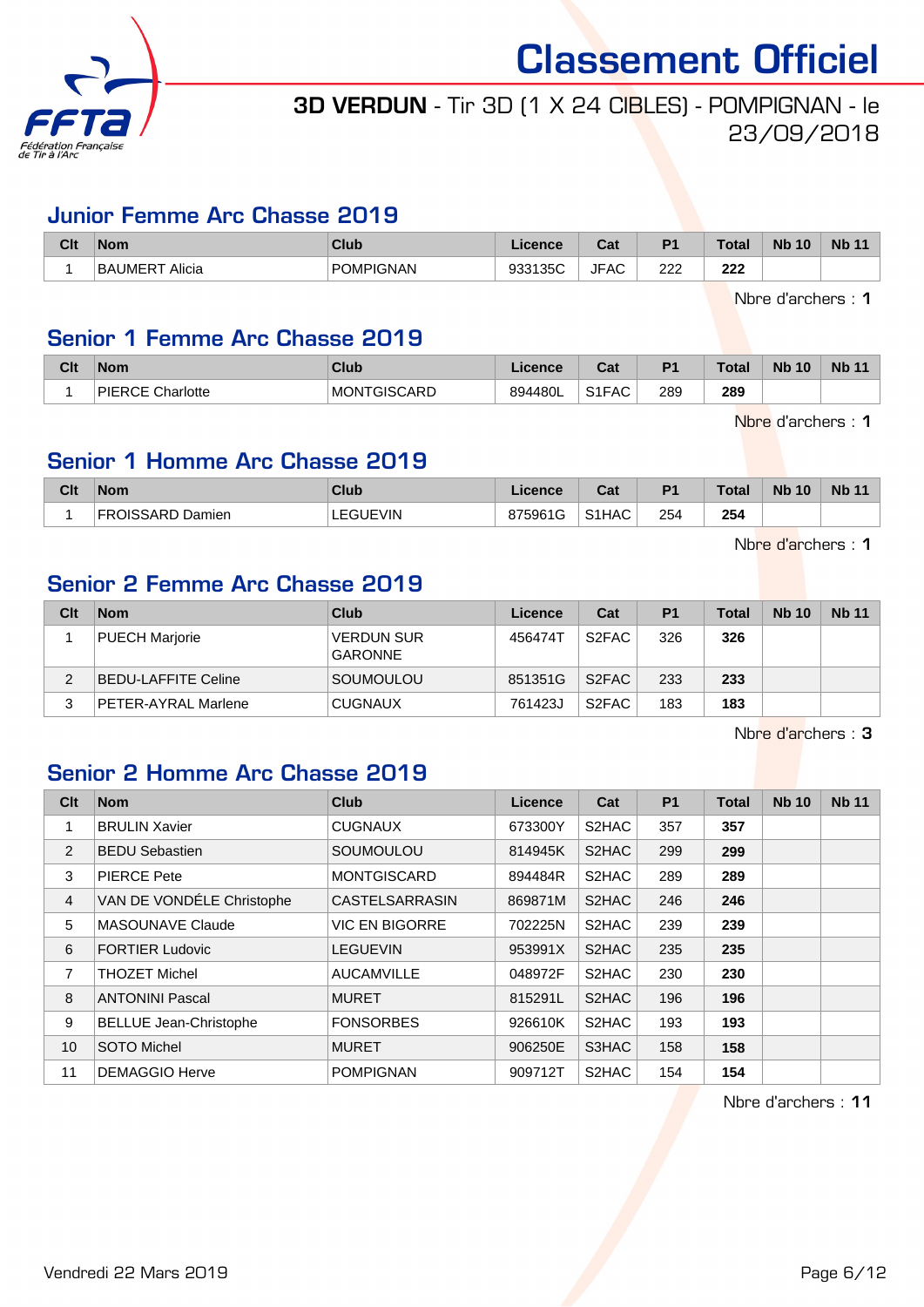

## 3D VERDUN - Tir 3D (1 X 24 CIBLES) - POMPIGNAN - le 23/09/2018

#### Senior 3 Homme Arc Chasse 2019

| Clt | <b>Nom</b>                     | Club  | licence        | ن م<br>⊍d | D <sub>1</sub> | <b>Total</b> | <b>Nb 10</b> | <b>Nb 11</b> |
|-----|--------------------------------|-------|----------------|-----------|----------------|--------------|--------------|--------------|
|     | <b>ASPERCHES</b><br>Jeanpierre | ARBES | 430541E<br>. . | S3HAC     | 206            | 206<br>__    |              |              |

Nbre d'archers : 1

# Autres tirs

#### Promotion

| <b>Tir</b> | <b>Nom</b>   | Club            | <b>Licence</b> | ו ה<br>⊍d | D <sub>1</sub> | <b>Total</b> | <b>Nb 10</b> | <b>N<sub>b</sub></b> |
|------------|--------------|-----------------|----------------|-----------|----------------|--------------|--------------|----------------------|
| Tir 2      | POMIES David | L'ISLE JOURDAIN | 919247G        | S2        | 209            | 209          |              |                      |

Nbre d'archers : 1

### Benjamine Femme Bare bow 2019 -

| Tir   | <b>Nom</b>               | Club                                | Licence | Cat         | P <sub>1</sub> | <b>Total</b> | <b>Nb 10</b> | <b>Nb 11</b> |
|-------|--------------------------|-------------------------------------|---------|-------------|----------------|--------------|--------------|--------------|
| Tir 2 | <b>ONISKIEWICZ Manon</b> | <b>VERDUN SUR</b><br><b>GARONNE</b> | 891935V | <b>BFCL</b> | 294            | 294          |              |              |
| Tir 2 | <b>GUERRE Faustine</b>   | <b>MONTPEYROUX</b>                  | 883300J | <b>BFCL</b> | 229            | 229          |              |              |

Nbre d'archers : 2

## Benjamin Homme Bare bow 2019

| Tir   | <b>Nom</b>       | Club                                | Licence | Cat  | <b>P1</b> | <b>Total</b> | <b>Nb 10</b> | <b>Nb 11</b> |
|-------|------------------|-------------------------------------|---------|------|-----------|--------------|--------------|--------------|
| Tir 2 | LANTOURNE Pierre | <b>VERDUN SUR</b><br><b>GARONNE</b> | 860887X | BHCL | 333       | 333          |              |              |

Nbre d'archers : 1

#### Cadet Femme Bare bow 2019

| Tir   | <b>Nom</b>  | Club                                | Licence | Cat        | P <sub>1</sub> | <b>Total</b> | <b>Nb 10</b> | <b>Nb 11</b> |
|-------|-------------|-------------------------------------|---------|------------|----------------|--------------|--------------|--------------|
| Tir 2 | AYRAL Chloe | <b>VERDUN SUR</b><br><b>GARONNE</b> | 835861V | CFCI<br>◡∟ | 372            | 372          |              |              |

Nbre d'archers : 1

#### Cadet Homme Bare bow 2019

| Tir   | <b>Nom</b>           | Club                                | Licence | Cat         | P <sub>1</sub> | Total | <b>Nb 10</b> | <b>Nb 11</b> |
|-------|----------------------|-------------------------------------|---------|-------------|----------------|-------|--------------|--------------|
| Tir 2 | <b>AYRAL Anthony</b> | <b>VERDUN SUR</b><br><b>GARONNE</b> | 835862W | <b>CHCL</b> | 327            | 327   |              |              |
| Tir 2 | REBONATO Corentin    | <b>VERDUN SUR</b><br><b>GARONNE</b> | 809689X | <b>CHCL</b> | 229            | 229   |              |              |

Nbre d'archers : 2

#### Junior Femme Bare bow 2019

|  | Tir | <b>Nom</b> | Club | ----- | Cat | D <sub>1</sub><br>-- | Total | <b>Nb</b><br>10 | <b>Nb</b> |
|--|-----|------------|------|-------|-----|----------------------|-------|-----------------|-----------|
|--|-----|------------|------|-------|-----|----------------------|-------|-----------------|-----------|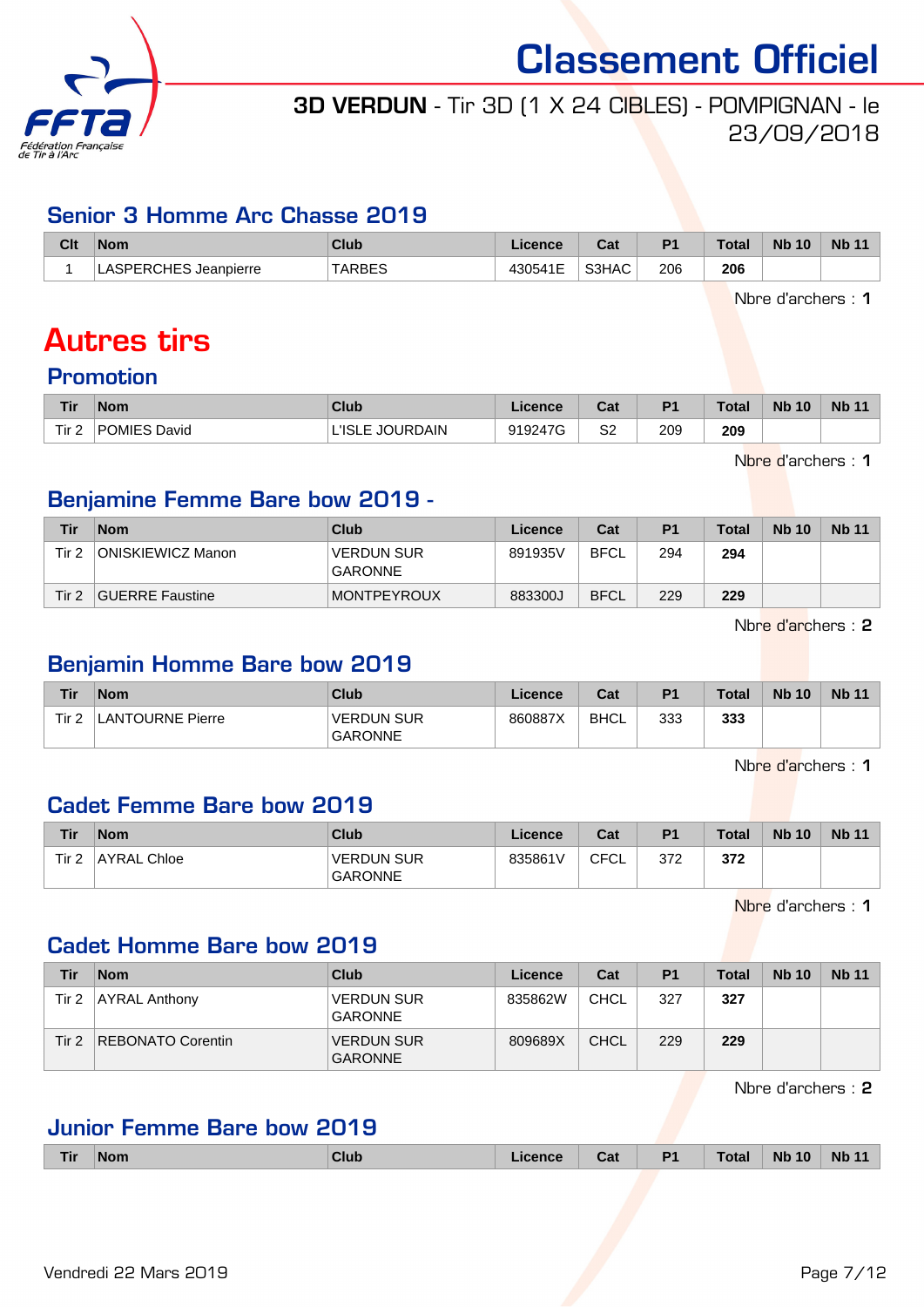

## 3D VERDUN - Tir 3D (1 X 24 CIBLES) - POMPIGNAN - le 23/09/2018

#### Junior Femme Bare bow 2019 (Suite)

| <b>Tir</b>            | <b>Nom</b>              | Club             | Licence | ◠fi<br>va. | D <sub>4</sub> | <b>Total</b> | <b>Nb</b><br>10 | <b>Nb 11</b> |
|-----------------------|-------------------------|------------------|---------|------------|----------------|--------------|-----------------|--------------|
| Tir <sub>2</sub><br>£ | IRE<br>Louisa<br>-<br>- | <b>POMPIGNAN</b> | 866150T | JFC'<br>◡∟ | 164            | 164          |                 |              |

Nbre d'archers : 1

#### Junior Homme Bare bow 2019

| <b>Tir</b>       | <b>Nom</b>     | <b>Club</b>                         | Licence | Cat         | P <sub>1</sub> | <b>Total</b> | <b>Nb 10</b> | <b>Nb 11</b> |
|------------------|----------------|-------------------------------------|---------|-------------|----------------|--------------|--------------|--------------|
| Tir <sub>2</sub> | DRUELLE Julien | <b>VERDUN SUR</b><br><b>GARONNE</b> | 787946N | <b>JHCL</b> | 142            | 142          |              |              |

Nbre d'archers : 1

#### Senior 1 Femme Bare bow 2019

| <b>Tir</b>       | <b>Nom</b>              | Club           | .icence | ◠੍៰<br>val                        | D <sub>1</sub> | <b>Total</b> | <b>Nb 10</b> | <b>Nb</b> |
|------------------|-------------------------|----------------|---------|-----------------------------------|----------------|--------------|--------------|-----------|
| Tir <sub>2</sub> | <b>AUER</b><br>Amandine | <b>CUGNAUX</b> | 365828P | $\sim$ $\sim$ $\sim$<br>ັບ∟<br>◡᠁ | 358            | 358          |              |           |

Nbre d'archers : 1

#### Senior 1 Homme Bare bow 2019

| Tir   | <b>Nom</b>       | Club             | Licence | Cat                | P <sub>1</sub> | <b>Total</b> | <b>Nb 10</b> | <b>Nb 11</b> |
|-------|------------------|------------------|---------|--------------------|----------------|--------------|--------------|--------------|
| Tir 2 | ONISKIEWICZ Yoan | <b>POMPIGNAN</b> | 935339Y | S <sub>1</sub> HCL | 322            | 322          |              |              |
| Tir 2 | ARNAUD Johnny    | ALBI HANDIMUT    | 728101P | S1HCL              | 272            | 272          |              |              |

Nbre d'archers : 2

#### Senior 2 Femme Bare bow 2019

| Tir   | <b>Nom</b>          | Club             | Licence | Cat                | P <sub>1</sub> | <b>Total</b> | <b>Nb 10</b> | <b>Nb 11</b> |
|-------|---------------------|------------------|---------|--------------------|----------------|--------------|--------------|--------------|
| Tir 2 | <b>FRENET Nanou</b> | <b>SEMEAC</b>    | 712881W | S <sub>2</sub> FCL | 322            | 322          |              |              |
| Tir 2 | <b>FENIE France</b> | <b>MONTAUBAN</b> | 937801Z | S <sub>2</sub> FCL | 275            | 275          |              |              |
| Tir 2 | HEMON Sylvie        | <b>LEGUEVIN</b>  | 710549L | S2FCL              | 275            | 275          |              |              |

Nbre d'archers : 3

## Senior 2 Homme Bare bow 2019

| Tir      | <b>Nom</b>      | Club                 | Licence | Cat                | P <sub>1</sub> | Total | <b>Nb 10</b> | <b>Nb 11</b> |
|----------|-----------------|----------------------|---------|--------------------|----------------|-------|--------------|--------------|
| Tir 2    | DEDIEU Henri    | <b>CUGNAUX</b>       | 845281J | S <sub>2</sub> HCL | 432            | 432   |              |              |
| Tir 2    | MARCHAND Eric   | <b>SEMEAC</b>        | 729619P | S <sub>2</sub> HCL | 358            | 358   |              |              |
| Tir 2    | FENIE Pierre    | <b>MONTAUBAN</b>     | 781617J | S <sub>2</sub> HCL | 333            | 333   |              |              |
| Tir $27$ | DELPECH Thierry | <b>ALBI HANDIMUT</b> | 838487Z | S <sub>2</sub> HCL | 232            | 232   |              |              |

Nbre d'archers : 4

#### Senior 3 Femme Bare Bow 2019

|  | Tir I | $M^{\sim}$<br>______ |  | _____ | car | пи | _____ | <b>Nb</b><br>$-10$<br>___ | <b>N<sub>h</sub></b> |
|--|-------|----------------------|--|-------|-----|----|-------|---------------------------|----------------------|
|--|-------|----------------------|--|-------|-----|----|-------|---------------------------|----------------------|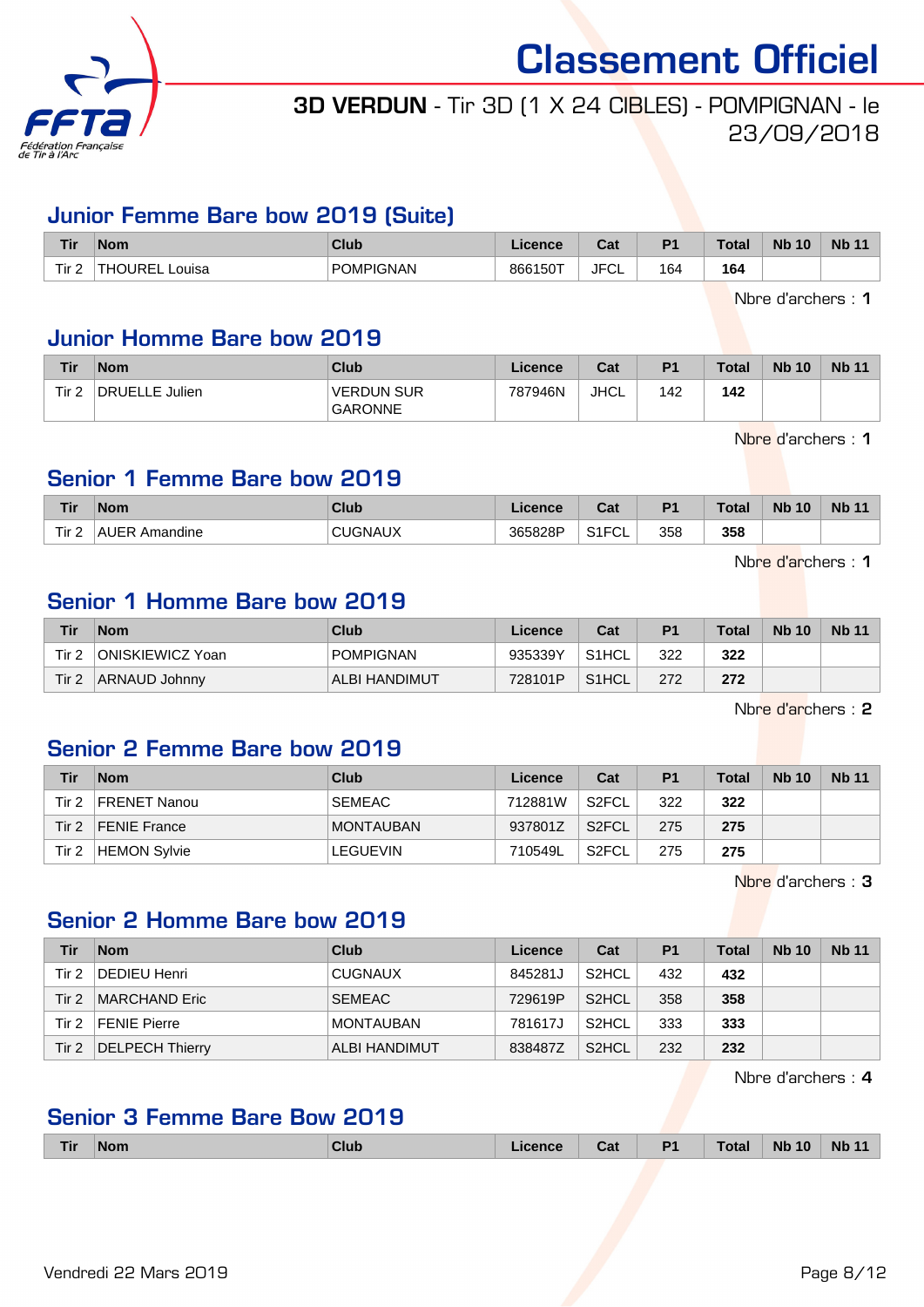

## 3D VERDUN - Tir 3D (1 X 24 CIBLES) - POMPIGNAN - le 23/09/2018

#### Senior 3 Femme Bare Bow 2019 (Suite)

| Tir     | <b>Nom</b>      | Club                                | Licence | Cat   | <b>P1</b> | <b>Total</b> | <b>Nb 10</b> | <b>Nb 11</b> |
|---------|-----------------|-------------------------------------|---------|-------|-----------|--------------|--------------|--------------|
| Tir $2$ | THIESE Isabelle | <b>VERDUN SUR</b><br><b>GARONNE</b> | 785803  | S3FCL | 202       | 202          |              |              |

Nbre d'archers : 1

#### Senior 1 Homme Arc à poulies nu 2019

| <b>Tir</b>       | <b>Nom</b>         | Club             | .icence            | ו ה<br>⊍a | D <sub>1</sub> | <b>Total</b> | <b>Nb</b><br>10 | <b>Nb</b> |
|------------------|--------------------|------------------|--------------------|-----------|----------------|--------------|-----------------|-----------|
| Tir <sub>2</sub> | ⊪RENARD T<br>Tommy | <b>POMPIGNAN</b> | 7150007<br>ו אג∠טפ | S1HCM     | 301            | 301          |                 |           |

Nbre d'archers : 1

#### Senior 2 Femme Arc à poulies nu 2019

| Tir              | <b>Nom</b>       | <b>Club</b>                | .icence | ่∩ำง<br>va.        | D <sub>1</sub> | <b>Total</b> | <b>Nb 10</b> | Nb <sub>1</sub> |
|------------------|------------------|----------------------------|---------|--------------------|----------------|--------------|--------------|-----------------|
| Tir <sub>2</sub> | CUYAUBERE Sylvie | <b>EN BIGORRE</b><br>VIC L | 640888T | S <sub>2</sub> FCO | 326            | 326          |              |                 |

Nbre d'archers : 1

#### Senior 3 Homme Arc à Poulies nu 2019

| Tir   | <b>Nom</b>        | <b>Club</b>       | Licence | Cat   | P <sub>1</sub> | <b>Total</b> | <b>Nb 10</b> | <b>Nb 11</b> |
|-------|-------------------|-------------------|---------|-------|----------------|--------------|--------------|--------------|
| Tir 2 | DABADIE Gerard    | VIC EN BIGORRE    | 435575B | S3HCO | 430            | 430          |              |              |
| Tir 2 | <b>ZAGO Louis</b> | <b>POMPIGNAN</b>  | 880170G | S3HCO | 340            | 340          |              |              |
| Tir 2 | FORTASSIN Patrick | MONTAUBAN         | 355930F | S3HCO | 320            | 320          |              |              |
| Tir 2 | BARBARA Yves      | <b>AUCAMVILLE</b> | 919365K | S3HCO | 238            | 238          |              |              |

Nbre d'archers : 4

#### Senior 1 Homme Arc Droit 2019

| <b>Tir</b>       | <b>Nom</b>     | Club      | Licence | <b>Take</b><br>ual | D <sub>1</sub> | Tota | <b>N<sub>b</sub></b><br>10 | <b>Nb 11</b> |
|------------------|----------------|-----------|---------|--------------------|----------------|------|----------------------------|--------------|
| Tir.<br><u>_</u> | ZERAL<br>Kevin | POMPIGNAN | 681588G | S <sub>1</sub> HAD | 53             | 153  |                            |              |

Nbre d'archers : 1

## Senior 2 Femme Arc Droit 2019

| Tir   | <b>Nom</b>                | Club                                | Licence | Cat                | <b>P1</b> | Total | <b>Nb 10</b> | <b>Nb 11</b> |
|-------|---------------------------|-------------------------------------|---------|--------------------|-----------|-------|--------------|--------------|
| Tir 2 | <b>BARCONNIERE Lucile</b> | <b>GOURDON</b>                      | 671843P | S <sub>2</sub> FAD | 266       | 266   |              |              |
| Tir 2 | <b>BAUMERT Morgane</b>    | <b>VERDUN SUR</b><br><b>GARONNE</b> | 898238W | S <sub>2</sub> FAD | 243       | 243   |              |              |
| Tir 2 | <b>AGNERAY Francoise</b>  | <b>MONTAUBAN</b>                    | 276306H | S <sub>2</sub> FAD | 238       | 238   |              |              |
| Tir 2 | <b>GERMAIN Nathalie</b>   | L'ISLE JOURDAIN                     | 844022R | S <sub>2</sub> FAD | 217       | 217   |              |              |
| Tir 2 | NOGUEIRA Bernadette       | <b>BORDES ASCT</b>                  | 361977D | S <sub>2</sub> FAD | 148       | 148   |              |              |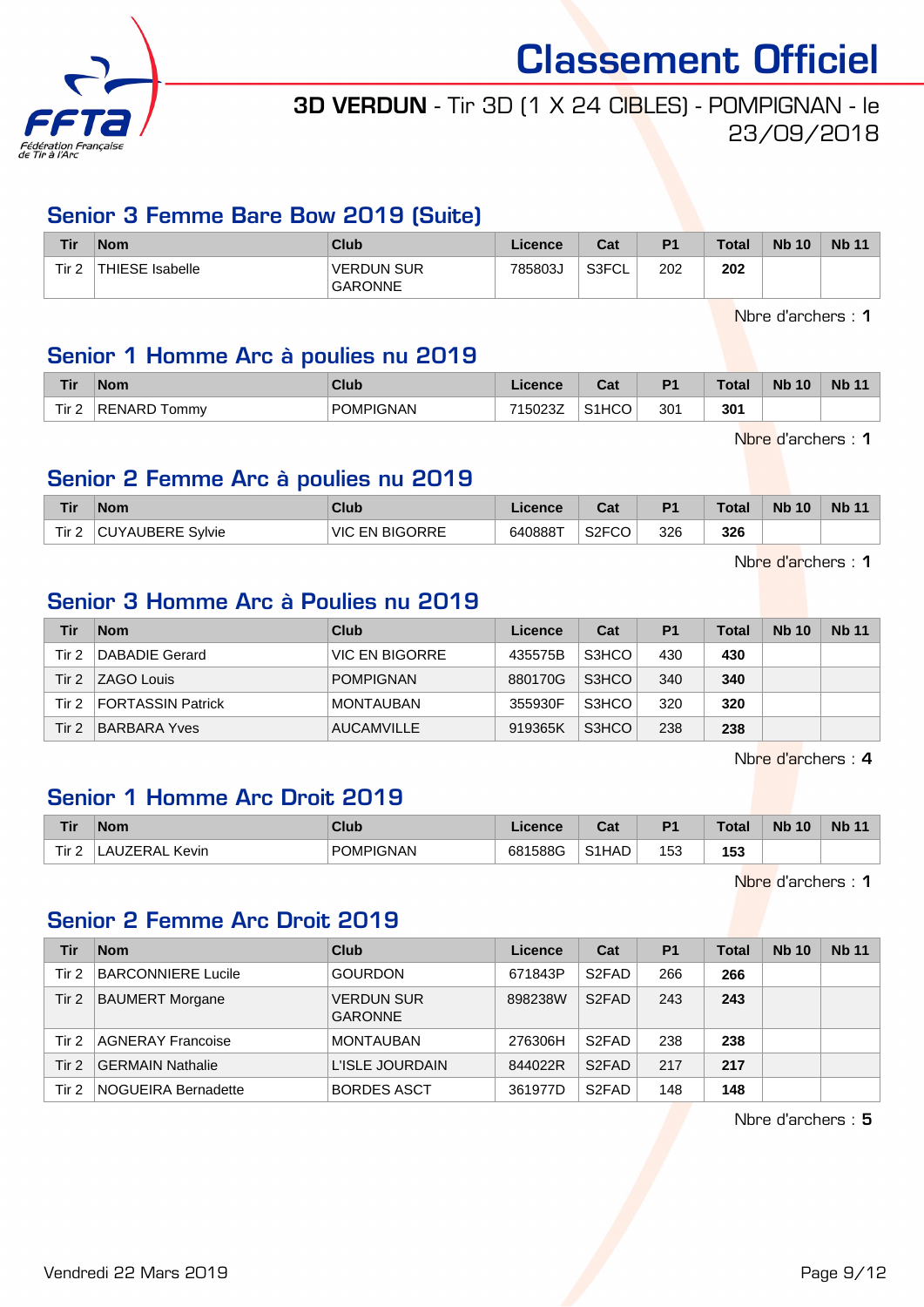

## 3D VERDUN - Tir 3D (1 X 24 CIBLES) - POMPIGNAN - le 23/09/2018

## Senior 2 Homme Arc Droit 2019

| <b>Tir</b> | <b>Nom</b>              | Club                  | Licence | Cat                | P <sub>1</sub> | Total | <b>Nb 10</b> | <b>Nb 11</b> |
|------------|-------------------------|-----------------------|---------|--------------------|----------------|-------|--------------|--------------|
| Tir 2      | <b>GERMAIN Thierry</b>  | L'ISLE JOURDAIN       | 842792D | S <sub>2</sub> HAD | 284            | 284   |              |              |
| Tir $2$    | <b>GUERRE Claude</b>    | <b>MONTPEYROUX</b>    | 882266K | S <sub>2</sub> HAD | 277            | 277   |              |              |
| Tir 2      | <b>THIEBEAU Olivier</b> | <b>GOURDON</b>        | 859798N | S <sub>2</sub> HAD | 272            | 272   |              |              |
| Tir 2      | MARCHESIN Pascal        | <b>AUCAMVILLE</b>     | 862913Z | S <sub>2</sub> HAD | 269            | 269   |              |              |
| Tir 2      | MASOUNAVE Claude        | <b>VIC EN BIGORRE</b> | 702225N | S <sub>2</sub> HAD | 262            | 262   |              |              |
| Tir $2$    | LACAZE Jean-Luc         | <b>CUGNAUX</b>        | 891709Z | S3HAD              | 204            | 204   |              |              |

Nbre d'archers : 6

## Senior 3 Homme Arc Droit 2019

| Tir   | <b>Nom</b>         | Club              | Licence | Cat   | P <sub>1</sub> | <b>Total</b> | <b>Nb 10</b> | <b>Nb 11</b> |
|-------|--------------------|-------------------|---------|-------|----------------|--------------|--------------|--------------|
| Tir 2 | CHIEZE J Marc      | <b>GRAMAT</b>     | 357854X | S3HAD | 331            | 331          |              |              |
| Tir 2 | <b>CLERC Denis</b> | <b>LEGUEVIN</b>   | 771974C | S3HAD | 243            | 243          |              |              |
| Tir 2 | <b>BRIEZ Yves</b>  | <b>BRESSOLS</b>   | 095586Y | S3HAD | 168            | 168          |              |              |
| Tir 2 | MIQUEL Bernard     | <b>AUCAMVILLE</b> | 282517J | S3HAD | 132            | 132          |              |              |

Nbre d'archers : 4

#### Cadet Femme Arc Libre 2019

| Tir   | <b>Nom</b>      | Club                                | Licence | Cat  | P <sub>1</sub> | <b>Total</b> | <b>Nb 10</b> | <b>Nb 11</b> |
|-------|-----------------|-------------------------------------|---------|------|----------------|--------------|--------------|--------------|
| Tir 2 | GUERRE Mathilde | <b>VERDUN SUR</b><br><b>GARONNE</b> | 879576L | CFTL | 433            | 433          |              |              |

Nbre d'archers : 1

#### Junior Homme Arc Libre 2019

| <b>Tir</b> | <b>Nom</b>        | Club                 | Licence | $R_{\rm eff}$<br>υαι | D <sub>1</sub> | <b>Total</b> | <b>N<sub>b</sub></b><br>10 | <b>Nb 11</b> |
|------------|-------------------|----------------------|---------|----------------------|----------------|--------------|----------------------------|--------------|
| Tir 2      | <b>FFRRA</b><br>. | .HET<br><b>GRAUL</b> | 811800S | JHTL                 | 465            | 465          |                            |              |

Nbre d'archers : 1

### Senior 1 Femme Arc Libre 2019

| <b>Tir</b>       | <b>Nom</b>            | Club  | Licence         | $R_{\rm{eff}}$<br>uai | P <sub>1</sub> | <b>Total</b> | <b>Nb</b><br>10 | <b>Nb 11</b> |
|------------------|-----------------------|-------|-----------------|-----------------------|----------------|--------------|-----------------|--------------|
| Tir <sub>2</sub> | LEMANE Mariorie<br>AΙ | 3NAUX | 738374F<br>.74F | 0.15<br>--            | 449            | 449          |                 |              |

Nbre d'archers : 1

#### Senior 1 Homme Arc Libre 2019

| <b>Tir</b> | <b>Nom</b>        | Club                            | Licence      | Cat  | D <sup>+</sup> | <b>Total</b> | <b>Nb 10</b> | <b>Nb 11</b> |
|------------|-------------------|---------------------------------|--------------|------|----------------|--------------|--------------|--------------|
| Tir $2$    | ANDREYITCH Thomas | <b>ELNAUDARY</b><br>CAS1<br>FF! | 1479K<br>411 | C1HT | 482            | 482          |              |              |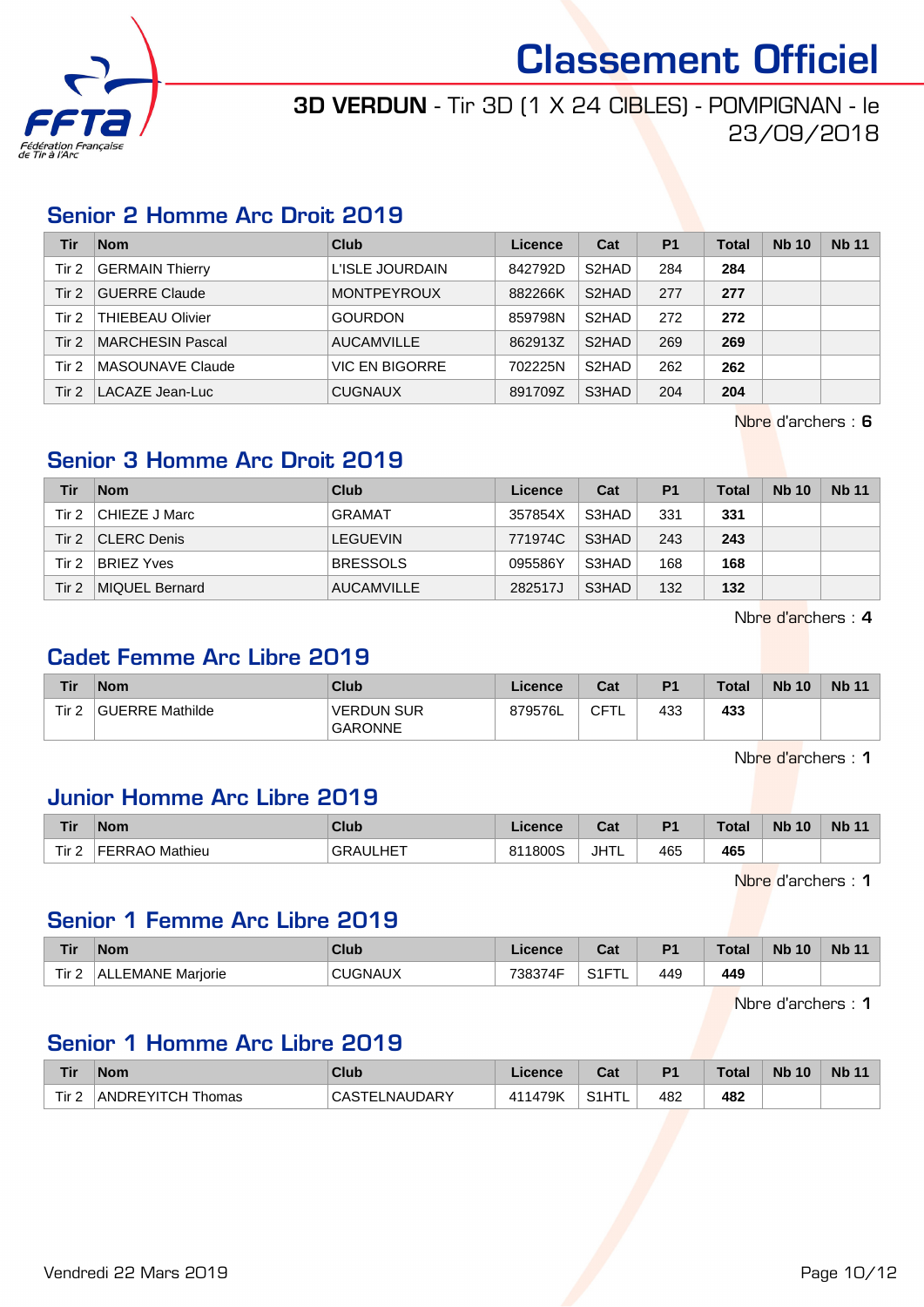

## 3D VERDUN - Tir 3D (1 X 24 CIBLES) - POMPIGNAN - le 23/09/2018

#### Senior 1 Homme Arc Libre 2019 (Suite)

| Tir   | <b>Nom</b>     | Club                                | Licence | Cat                | P <sub>1</sub> | <b>Total</b> | <b>Nb 10</b> | <b>Nb 11</b> |
|-------|----------------|-------------------------------------|---------|--------------------|----------------|--------------|--------------|--------------|
| Tir 2 | GATTI Bertrand | <b>VERDUN SUR</b><br><b>GARONNE</b> | 857740B | S <sub>1</sub> HTL | 466            | 466          |              |              |
| Tir 2 | FAURE Julien   | <b>LEGUEVIN</b>                     | 725134P | S <sub>1</sub> HTL | 450            | 450          |              |              |
| Tir 2 | FISCHER Marc   | <b>L'UNION</b>                      | 363980F | S <sub>1</sub> HTL | 443            | 443          |              |              |

Nbre d'archers : 4

#### Senior 2 Femme Arc Libre 2019

| Tir              | <b>Nom</b>      | Club             | Licence | Cat                | P <sub>1</sub> | <b>Total</b> | <b>Nb 10</b> | <b>Nb 11</b> |
|------------------|-----------------|------------------|---------|--------------------|----------------|--------------|--------------|--------------|
| Tir <sub>2</sub> | GUERRE Christel | <b>POMPIGNAN</b> | 883299H | S <sub>2</sub> FTL | 411            | 411          |              |              |
| Tir <sub>2</sub> | GUIMBAL Solange | <b>DAMAZAN</b>   | 937117F | S2FTL              | 399            | 399          |              |              |

Nbre d'archers : 2

#### Senior 2 Homme Arc Libre 2019

| Tir     | <b>Nom</b>              | Club                | Licence | Cat                | P <sub>1</sub> | <b>Total</b> | <b>Nb 10</b> | <b>Nb 11</b> |
|---------|-------------------------|---------------------|---------|--------------------|----------------|--------------|--------------|--------------|
| Tir 2   | LASPERCHES Arnaud       | <b>TARBES</b>       | 312484G | S <sub>2</sub> HTL | 488            | 488          |              |              |
| Tir $2$ | <b>LE GOFF Laurent</b>  | <b>TOULOUSE TAC</b> | 063739G | S <sub>2</sub> HTL | 477            | 477          |              |              |
| Tir 2   | CALDUK Benoit           | <b>GRAULHET</b>     | 829703B | S <sub>2</sub> HTL | 476            | 476          |              |              |
| Tir 2   | <b>ALLEMANE Thierry</b> | DAMAZAN             | 621092A | S <sub>2</sub> HTL | 461            | 461          |              |              |

Nbre d'archers : 4

#### Senior 3 Homme Arc Libre 2019

| Tir   | <b>Nom</b>              | Club                 | Licence | Cat      | P <sub>1</sub> | <b>Total</b> | <b>Nb 10</b> | <b>Nb 11</b> |
|-------|-------------------------|----------------------|---------|----------|----------------|--------------|--------------|--------------|
| Tir 2 | <b>SCHILLACI Claude</b> | MONTGISCARD          | 232624C | ` S3HTL_ | 433            | 433          |              |              |
| Tir 2 | ZAHONERO Michel         | <b>CUGNAUX</b>       | 015819V | S3HTL    | 404            | 404          |              |              |
| Tir 2 | DALBES Regis            | <b>TOURNEFEUILLE</b> | 042995J | S3HTL    | 401            | 401          |              |              |

Nbre d'archers : 3

## Senior 1 Femme Arc Chasse 2019

| <b>Tir</b>            | <b>Nom</b>              | Club            | icanca<br>-icence | <b>DAL</b><br>Ja,                      | D <sub>4</sub> | Total | <b>N<sub>b</sub></b><br>10 | <b>N<sub>b</sub></b><br>$\overline{A}$ |
|-----------------------|-------------------------|-----------------|-------------------|----------------------------------------|----------------|-------|----------------------------|----------------------------------------|
| Tir <sub>2</sub><br>- | <b>PIERCE Charlotte</b> | GISCARD<br>MON1 | 894480L           | $\sim$ $\sim$<br>$\sim$<br>∽AU.<br>ا ت | 283<br>- -     | 283   |                            |                                        |

Nbre d'archers : 1

#### Senior 1 Homme Arc Chasse 2019

| <b>Tir</b>       | <b>Nom</b>       | Club            | Licence | <b>Dol</b><br>ual  | D <sub>1</sub> | <b>Total</b> | <b>N<sub>b</sub></b><br>10 | <b>Nb 11</b> |
|------------------|------------------|-----------------|---------|--------------------|----------------|--------------|----------------------------|--------------|
| Tir <sub>2</sub> | FROISSARD Damien | <b>LEGUEVIN</b> | 875961G | S <sub>1</sub> HAC | 244<br>ا ب     | 311          |                            |              |